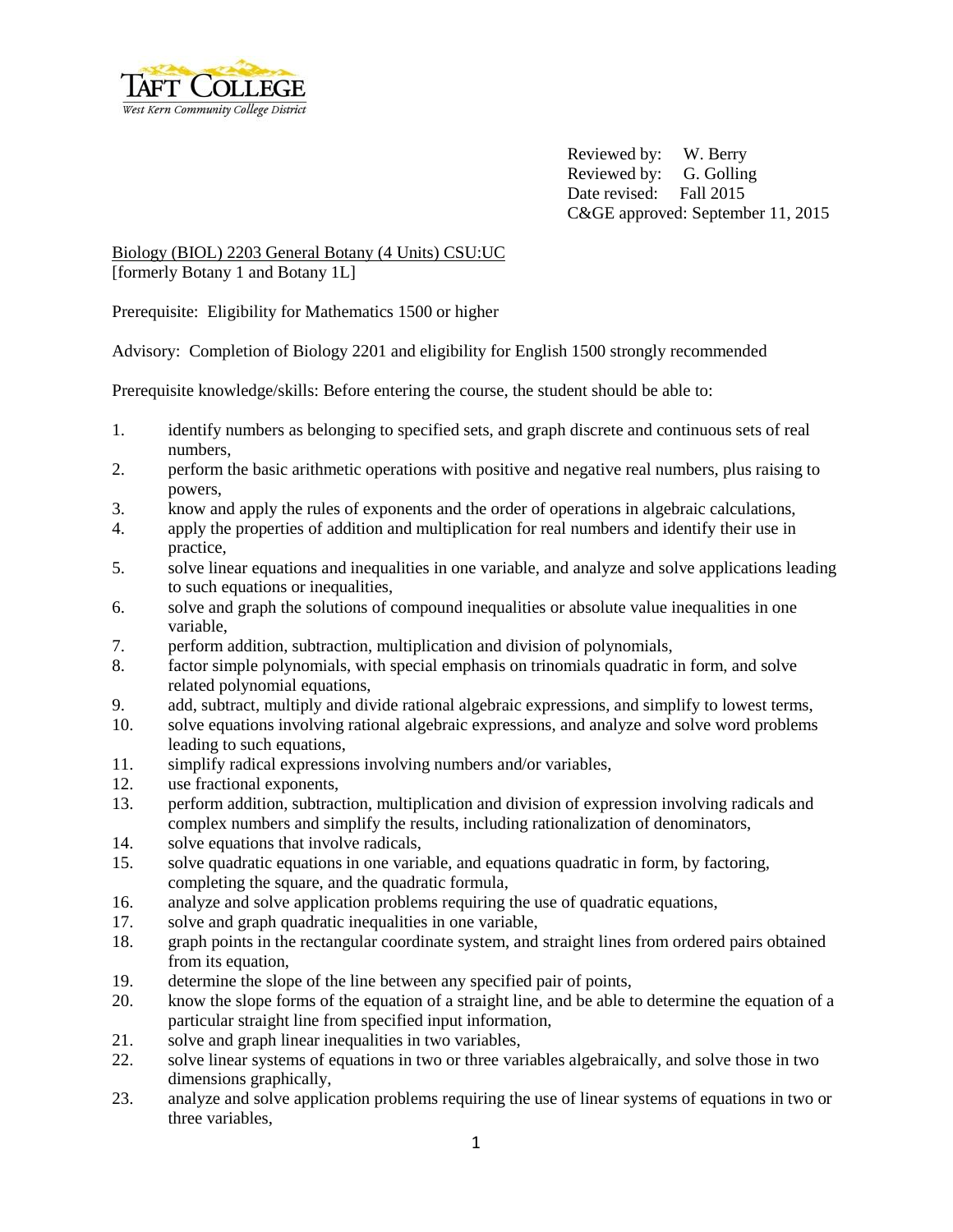

- 24. evaluate determinants and use them to solve linear systems of equations,
- 25. determine whether or not a specified relation is a function,
- 26. for a function, compute the value of the function given the value of the independent variable, and be able to construct the inverse of simple functions in numeric or algebraic terms,
- 27. identify the quadratic equation representing a specific conic section, and be able to draw the graph of a conic section by analyzing its equation, or to write the equation of a specified conic section,
- 28. solve nonlinear systems of equation involving the intersection of two conic sections or a conic section and a straight line,
- 29. compute and graph specified exponential and logarithmic functions,
- 30. know the properties of logarithms (product, quotient, power and change of base rules) and be able to use them in practical numerical computations using a table of common logarithms or a calculator, and
- 31. solve simple exponential and logarithmic equations.

Total Hours: 48 hours lecture; 59 hours lab (107 total hours)

Catalog Description: This course is intended for majors and covers comparative diversity, structure, and function of plant, fungal, and protistan phyla. Topics include development, morphology and physiology, taxonomy and systematics. Principles of population and community ecology and ecosystem interactions are emphasized. Students who intend to transfer to a UC should take BIOL 2202 after BIOL 2201. C-ID: BIOL 155; BIOL 135S

Type of Class/Course: Degree Credit

Text: Stern, Kingsley R. *Introductory Plant Biology*. 13<sup>th</sup> ed. New York: McGraw, 2013. Print.

Additional Required Materials: Course Syllabus, Course Outline and Objectives Laboratory Handouts

#### Course Objectives:

By the end of the course, a successful student will be able to

- 1. Recognize characteristics of plants, fungi, and photosynthetic protistans, and their phylogenetic relationships,
- 2. Construct and interpret phylogenies,
- 3. Describe and contrast life cycles within and among major plant, fungal, and photosynthetic protistan taxa,
- 4. Describe the structural organization of major plant, fungal, and photosynthetic protistan taxa,
- 5. Identify and describe plant structures and relate them to their functions, including transpiration, photosynthetic pathways, and energy and nutrient acquisition,
- 6. Describe how organisms are organized into and interact within and among populations and communities,
- 7. Describe the processes that occur within ecosystems including flow of energy, and the role of nutrient cycling in maintaining ecosystem integrity,
- 8. Provide evidence for evolution in plants and photosynthetic protistans,
- 9. Acquire, use and cite of scientific literature for scientific writing,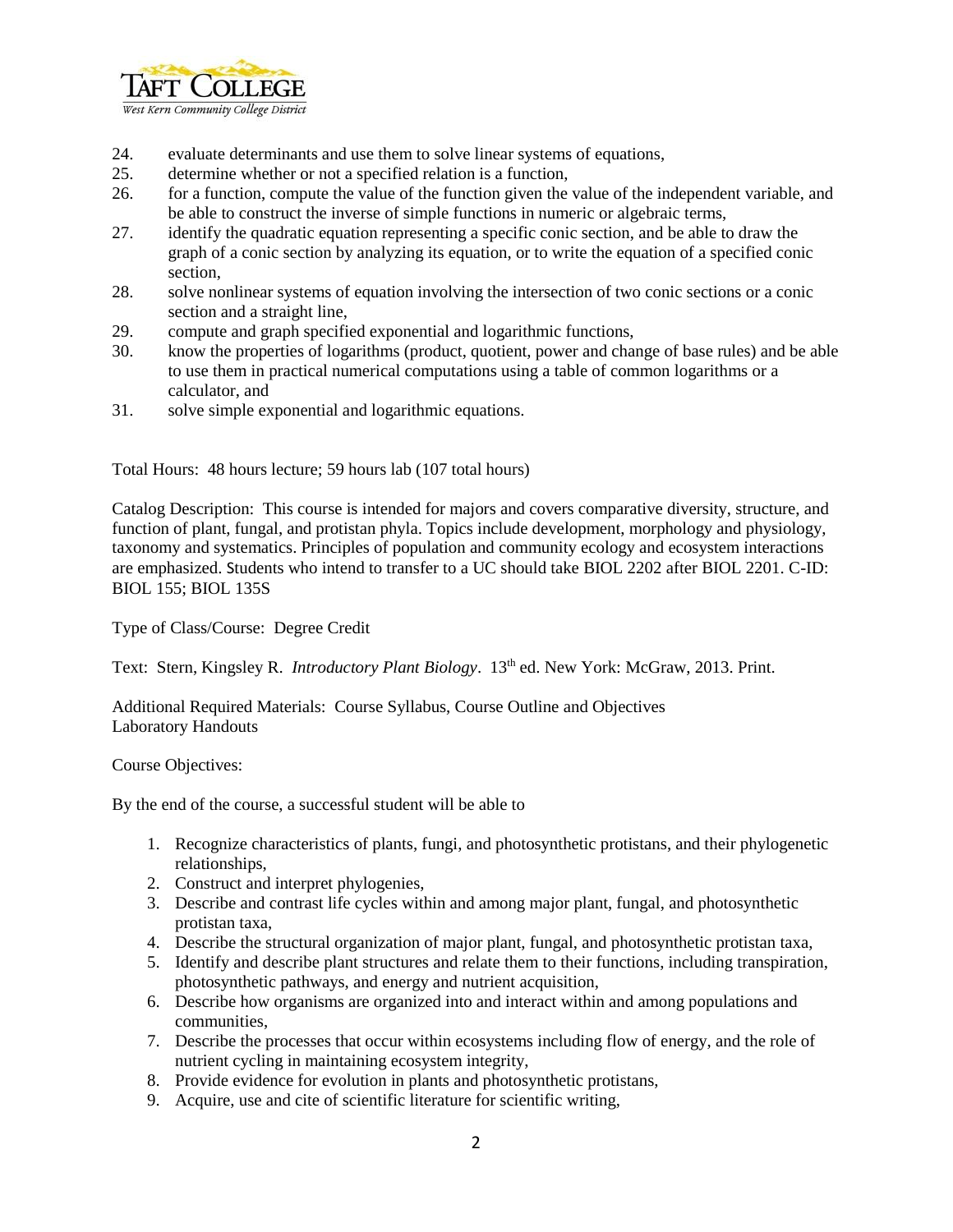

- 10. Apply scientific methodology and reasoning through active experimentation and experiences, and
- 11. Demonstrate critical thinking and scientific reasoning skills.

Course Scope and Content (Lecture):

- Unit I Introduction
	- A. Relationship of Humans to their Environment
	- B. Botany as a Science
	- C. Diversification of Plant Study
	- D. Attributes of Living Things

# Unit II Ecology

- A. Plants and the Environment (Populations, Communities, Ecosystems)
- B. Biological Interactions among Populations
- C. Community Structure and Succession
- D. Factors affecting Ecosystem Diversity
- E. Interspecific Interactions (Population & Community)
- F. Nutrient Cycling and Ecosystem Integrity
- G. Conservation and Human Interactions
- Unit III Plant Cells and Tissues
	- A. Cell Structure and Communication
	- B. Cellular Components
	- C. Plant Systems Structure
	- D. Cellular Reproduction
	- E. Plant Tissues
- Unit IV Stems
	- A. Stem Structure and Function
	- B. Stem Growth and Development
	- C. Monocot vs. Dicot Stems
	- D. Specialized Stems
	- E. Wood and Its Uses
- Unit V Roots
	- A. Root Development
	- B. Root Structure and Function
	- C. Monocot vs. Dicot Roots
	- D. Specialized Roots
	- E. Mycorrhizae
	- F. Soil Structure and Chemistry
- Unit VI Leaves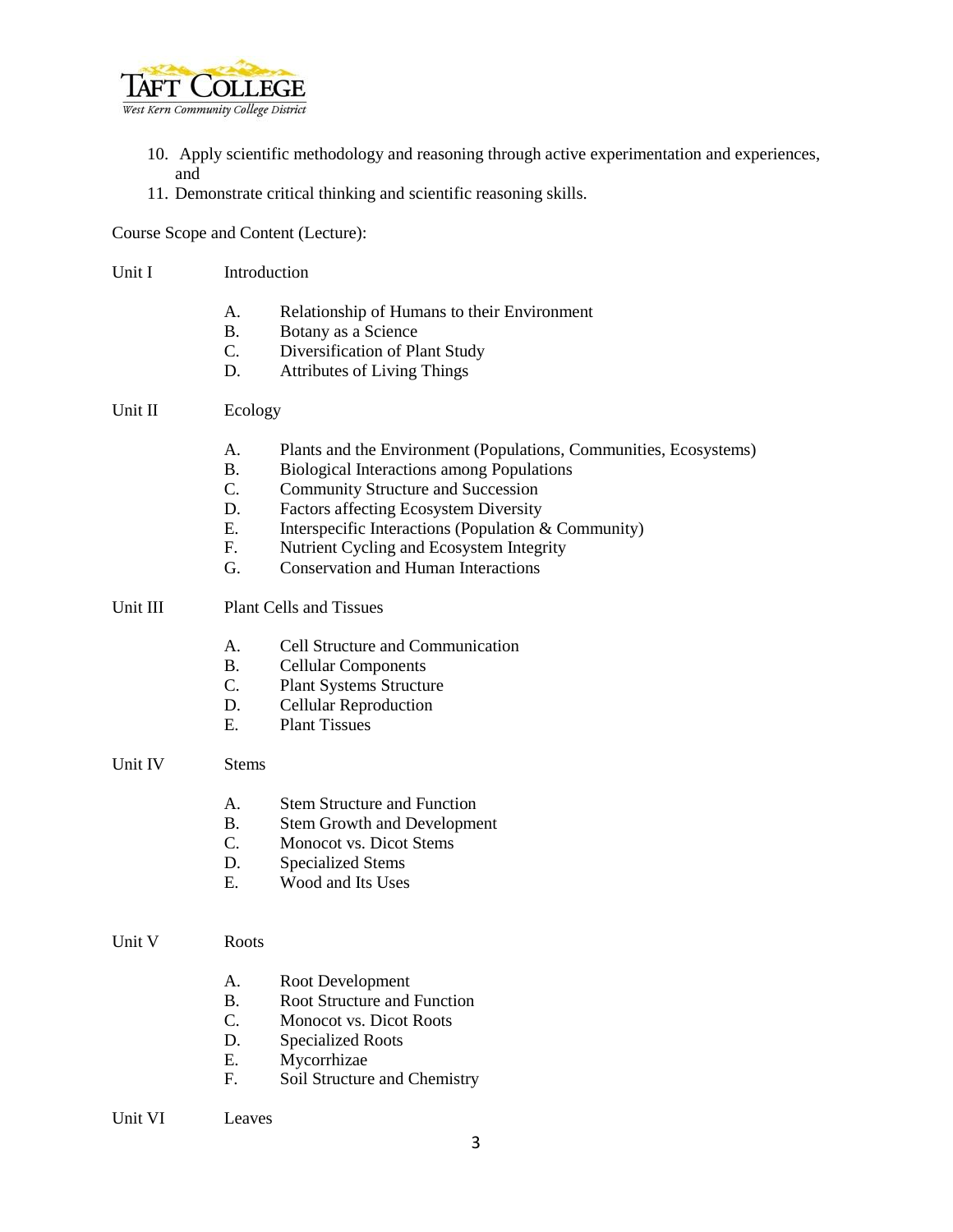

- A. Leaf Structure and Function
- B. External Leaf Morphology
- C. Leaf Classification
- D. Internal Leaf Structure
- E. Leaf Abscission
- F. The Change of Leaf Colors
- G. Specialized Leaves
- H. Ecological Relevance of Leaves

## Unit VII Plant Transport Systems

- A. Molecular Movement
- B. Water and Mineral Absorption
- C. Water Movement and Transpiration
- D. Mineral and Sugar Transport
- E. Regulation of Transpiration

## Unit VIII Photosynthesis and Respiration

- A. Process of Photosynthesis
- B. The Importance of Photosynthesis
- C. Light Energy and Absorption
- D. Comparison Between C3, C4 and CAM Photosynthesis
- E. Conditions Affecting the Rate of Photosynthesis
- F. Process of Cellular Respiration
- G. Anaerobic Respiration
- H. Factors Affecting the Rate of Respiration
- I. Comparison of Photosynthesis and Respiration

### Unit IX Plant Reproduction

- A. Sexual Reproduction in Plants
- B. Structure and Function of Flowers
- C. Modified Flowers
- D. Pollination
- E. Pollination Vectors
- F. Flower Recognition, Energetics, and Pollination Ecology
- G. Gamete Production
- H. Seed Structure and Function
- I. Seed and Fruit Development
- J. Seed and Fruit Dispersal

### Unit X Growth and Development

- A. Germination
- B. Anatomy of a Seedling
- C. Plant Development
- D. Environmental Factors and Plant Development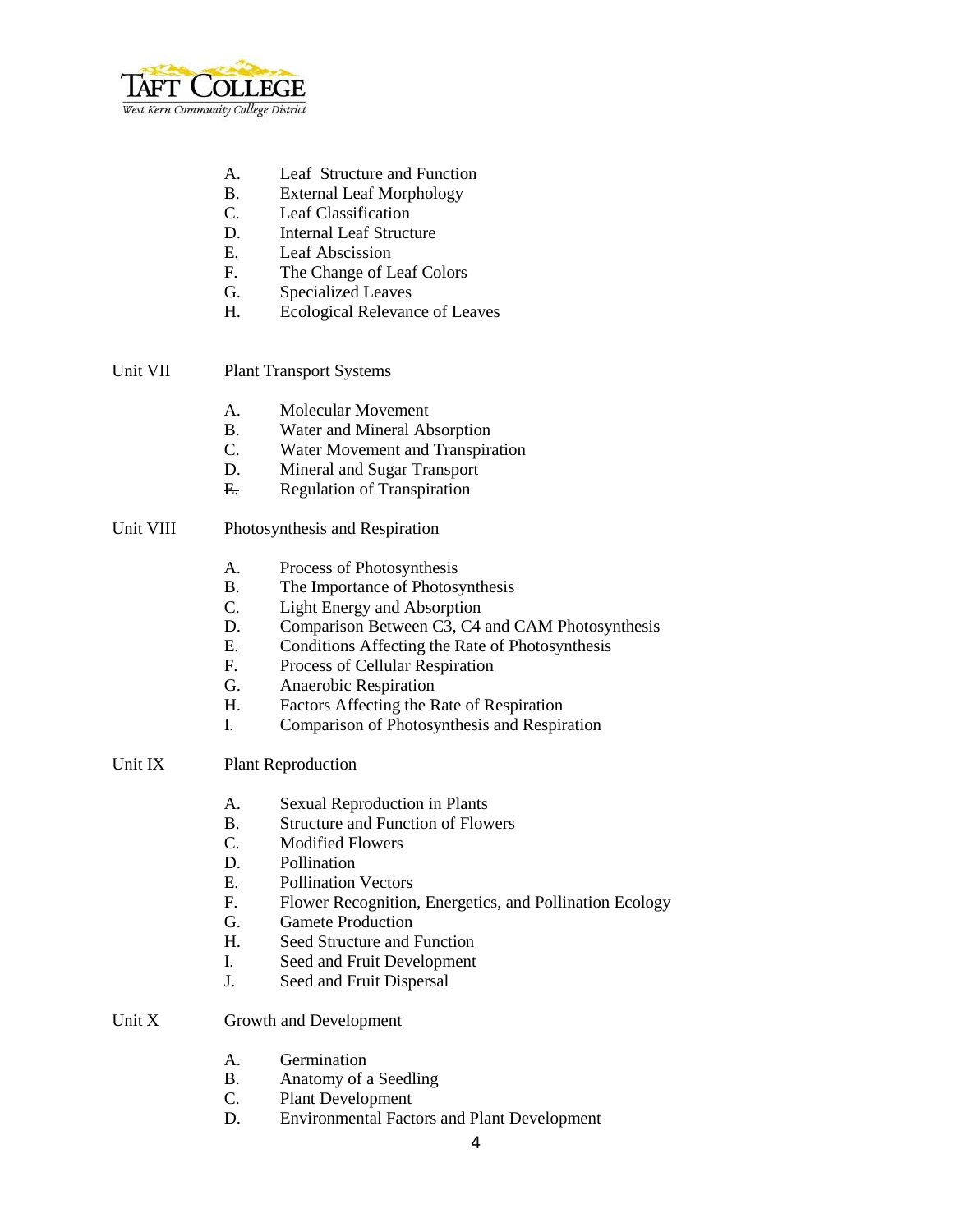

- E. Plant Hormones
- Unit XI Survey of Kingdoms Archaea, Protista, Fungi, and Plantae
	- A. Study of Morphology, Physiology, Taxonomy, Ecology, Life Cycles, and Economic Importance of the Major Plant Phyla and Classes
		- 1. Kingdom Archaea
			- a. Phylum Archaebacteria primitive bacteria (methane, salt and sulfolobus bacteria
		- 2. Kingdom Bacteria true bacteria
			- a. Phylum Bacteriophyta Eubacteria true bacteria
				- 1) Class Eubacteriae unpigmented, purple, and green sulfur bacteria
				- 2) Class Cyanobacteriae blue-green bacteria (formerly blue-green algae)
		- 3. Kingdom Protista
			- a. Phylum Chlorophyta green algae
			- b. Phylum Chromophyta brown, golden brown, and yellowgreen algae, and diatoms
			- c. Phylum Rhodophyta red algae
			- d. Phylum Euglenophyta euglenoids
			- e. Phylum Dinophyta (Pyrophyta) dinoflaellates
			- f. Phylum Myxomycota plasmodial slime molds
			- g. Phylum Dictyosteliomycota cellular slime molds
			- h. Phylum Oomycota water mold, potato blight
		- 4. Kingdom Fungi
			- a. Phylum Chytridiomycota chytrids
			- b. Phylum Zygomycota coenocytic fungi or zygote fungi
			- e. Phylum Ascomycota sac fungi (lichens)
			- d. Phylum Basidiomycota club fungi
			- e. Phylum Deuteromycota imperfect fungi
		- 5. Kingdom Plantae (Metaphyta)
			- a. Phylum Hepaticophyta liverworts
			- b. Phylum Anthocerotophyta hornworts
			- c. Phylum Bryophyta mosses
			- d. Phylum Psilotophyta whisk ferns
			- e. Phylum Lycophyta club mosses
			- f. Phylum Equisetophyta horsetails
			- g. Phylum Polypodiophyta (Pterophyta) ferns
			- h. Phylum Pinophyta (Coniferophyta) conifers
			- i. Phylum Ginkophyta Ginkgo
			- j. Phylum Cycadophyta cycads
			- k. Phylum Gnetophyta (Gnetum, Ephedra, Welwitschia)
			- l. Phylum Magnoliophyta (Anthocphyta) flowering plants
				- 1) Class Magnoliopsida dicots
					- 2) Class Liliopsida monocots
	- B. The Importance of Plants

Course Scope and Content (Laboratory):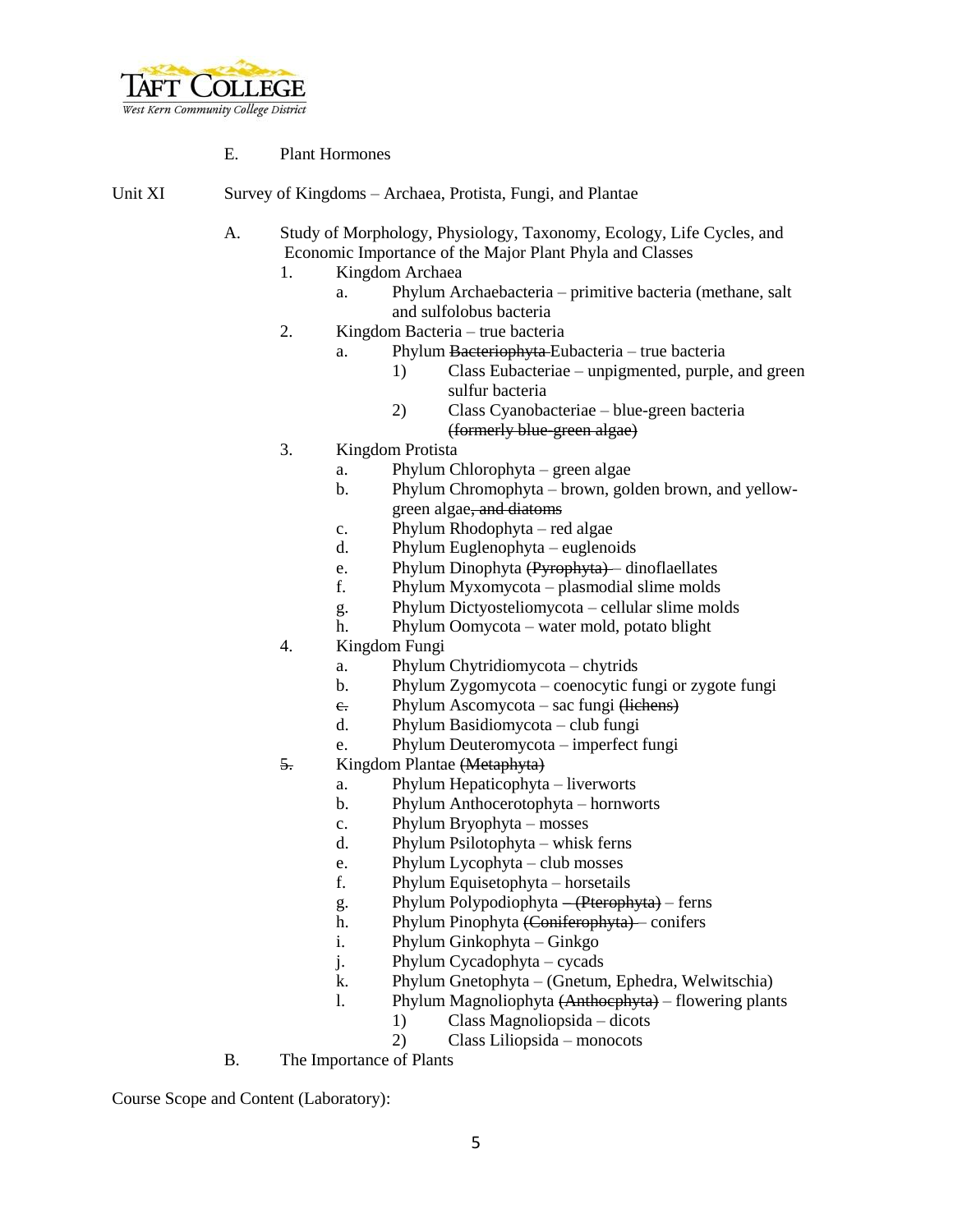

| Unit I    | The Microscope                                          |                                                               |  |  |
|-----------|---------------------------------------------------------|---------------------------------------------------------------|--|--|
|           | Microscope Anatomy<br>А.                                |                                                               |  |  |
|           | Β.                                                      | Using the Microscope                                          |  |  |
|           |                                                         |                                                               |  |  |
| Unit II   | The Scientific Method and Metric Measurements           |                                                               |  |  |
|           | А.                                                      | Application of the Scientific Method                          |  |  |
|           | <b>B.</b>                                               | Metric Units of Measurement                                   |  |  |
|           | C.                                                      | <b>Metric Conversions</b>                                     |  |  |
| Unit III  | Introduction to Plant Classification and Identification |                                                               |  |  |
|           | <b>Binomial Nomenclature</b><br>A.                      |                                                               |  |  |
|           | В.                                                      | <b>Classification of Major Groups</b>                         |  |  |
|           | $C_{\cdot}$                                             | Phylogenetic Relationships                                    |  |  |
|           | D.                                                      | Dichotomous Keys                                              |  |  |
|           | Ε.                                                      | Interpretation and Construction of Cladogram                  |  |  |
| Unit IV   |                                                         | <b>Collecting and Pressing Plants</b>                         |  |  |
|           | A.                                                      | Collect Plant specimens from the Field Using Proper Technique |  |  |
|           | В.                                                      | <b>Identify Unknown Plant Specimens</b>                       |  |  |
|           | C.                                                      | Prepare Quality Herbarium Specimens                           |  |  |
|           | D.                                                      | Importance of Herbaria in Plant Biology Research              |  |  |
|           | E.                                                      | Field Trip- North vs. South Facing Slopes                     |  |  |
| Unit V    | Mitosis – Cell Division                                 |                                                               |  |  |
|           | A.                                                      | Cell Cycle                                                    |  |  |
|           | В.                                                      | <b>Stages of Mitosis</b>                                      |  |  |
|           | C.                                                      | Influence on Evolution                                        |  |  |
| Unit VI   | <b>Stems</b>                                            |                                                               |  |  |
|           | А.                                                      | External Anatomy of a Woody Twig                              |  |  |
|           | В.                                                      | Anatomy of Herbaceous Dicot Stem                              |  |  |
|           | C.<br>D.                                                | Anatomy of Woody Dicot Stem                                   |  |  |
|           |                                                         | <b>Anatomy of Monocot Stems</b>                               |  |  |
| Unit VII  | Leaves                                                  |                                                               |  |  |
|           | А.                                                      | Leaf Anatomy                                                  |  |  |
|           | <b>B.</b>                                               | Leaf Arrangement                                              |  |  |
|           | C.                                                      | <b>Specialized Leaves</b>                                     |  |  |
| Unit VIII | Roots                                                   |                                                               |  |  |
|           | A.                                                      | Importance and Development of Root Hairs                      |  |  |
|           | <b>B.</b>                                               | Dicot vs. Monocot Roots                                       |  |  |
|           | C.                                                      | Formation of Lateral Roots                                    |  |  |
| Unit IX   | Flowers, Fruits, and Seeds                              |                                                               |  |  |
|           | A.                                                      | Anatomy of the Flower                                         |  |  |
|           | <b>B.</b>                                               | <b>Classification of Fruits</b>                               |  |  |
|           | C.                                                      | Seed Anatomy                                                  |  |  |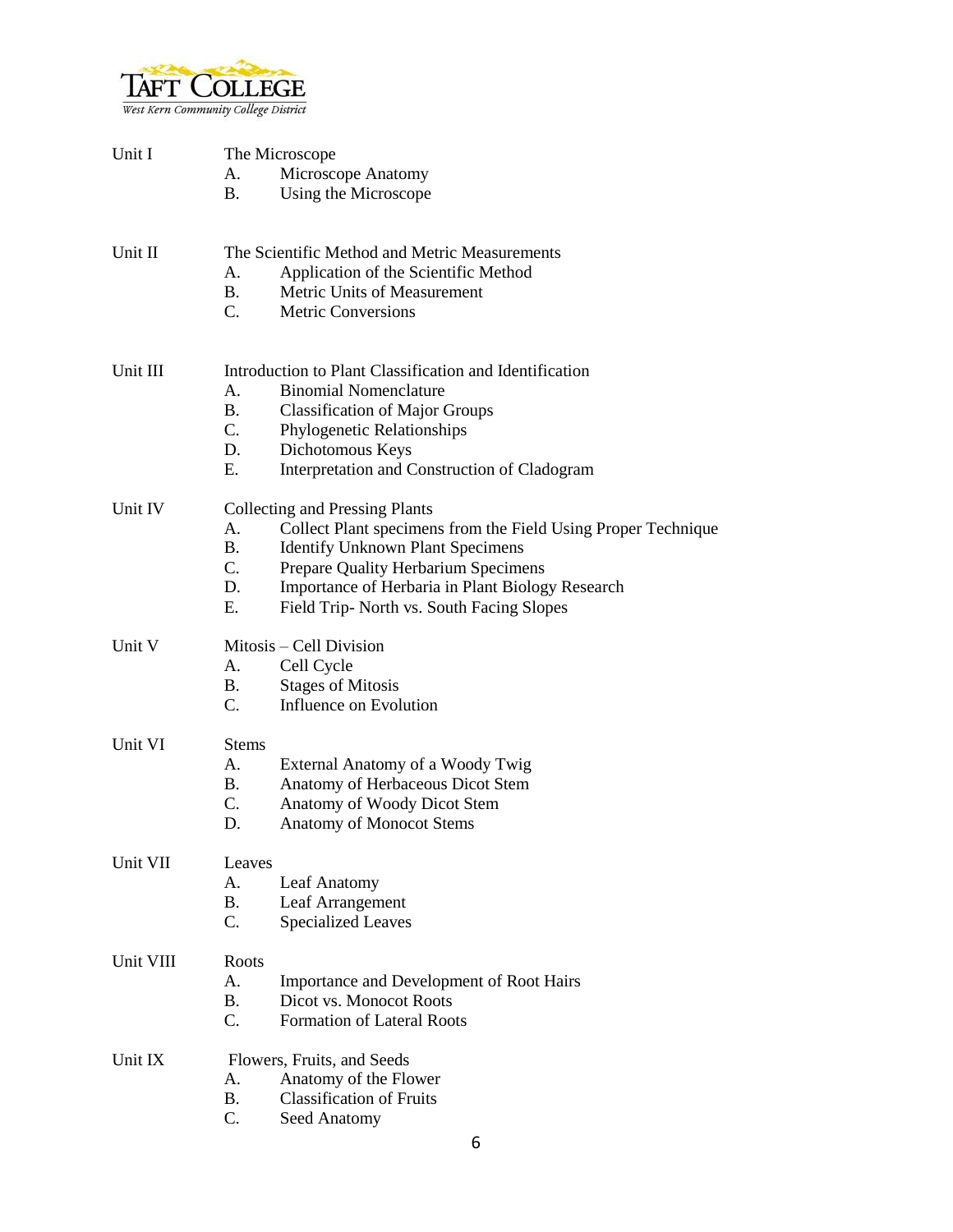

| Unit X    | <b>Plant Metabolism</b><br>Factors Influencing Photosynthetic Rates<br>A.<br><b>Factors Influencing Cell Respiration Rates</b><br>B.                                                                                                                                                                                                                                          |  |
|-----------|-------------------------------------------------------------------------------------------------------------------------------------------------------------------------------------------------------------------------------------------------------------------------------------------------------------------------------------------------------------------------------|--|
| Unit XI   | Plant Growth, Development and Regulation<br>Role of Plant Hormones<br>A.<br><b>B.</b><br>Meiosis<br>$C_{\cdot}$<br><b>Alternation of Generations</b>                                                                                                                                                                                                                          |  |
| Unit XII  | Plant Groups and Identification<br>A.<br>Classification of Organisms in Domains and Kingdoms<br>Comparison Between Photosynthetic Bacteria, Green Algae and Plants<br><b>B.</b><br>$C_{\cdot}$<br>Life Cycle of a Fungus<br>Life Cycle of a Bryophyte<br>D.<br>E.<br>Life Cycle of a Typical Fern<br>F.<br>Life Cycle of a Pine Tree<br>G.<br>Life Cycle of a Flowering Plant |  |
| Unit XIII | Local Plant Identification<br>A.<br>Taxonomy<br>Application of Dichotomous Keys<br><b>B.</b>                                                                                                                                                                                                                                                                                  |  |
| Unit XIV  | Field Trip-Botanical Garden<br>Recognize Characteristics of Plants<br>A.<br><b>B.</b><br><b>Observe Evolutionary Relationships</b>                                                                                                                                                                                                                                            |  |
|           | Learning Activities Required Outside of Class                                                                                                                                                                                                                                                                                                                                 |  |

The students in this class will spend a minimum of 9 hours per week outside of the regular class time doing the following:

- 1. Studying
- 2. Answering questions
- 3. Skill practice
- 4. Completing required reading
- 5. Problem solving activity and exercise
- 6. Written work

Methods of Instruction:

- 1. Assigned readings from the text and selected references
- 2. Lecture and demonstration by instructor using models, charts, multimedia, and preserved specimens
- 3. Class discussion
- 4. Audiovisual presentations
- 5. Field trips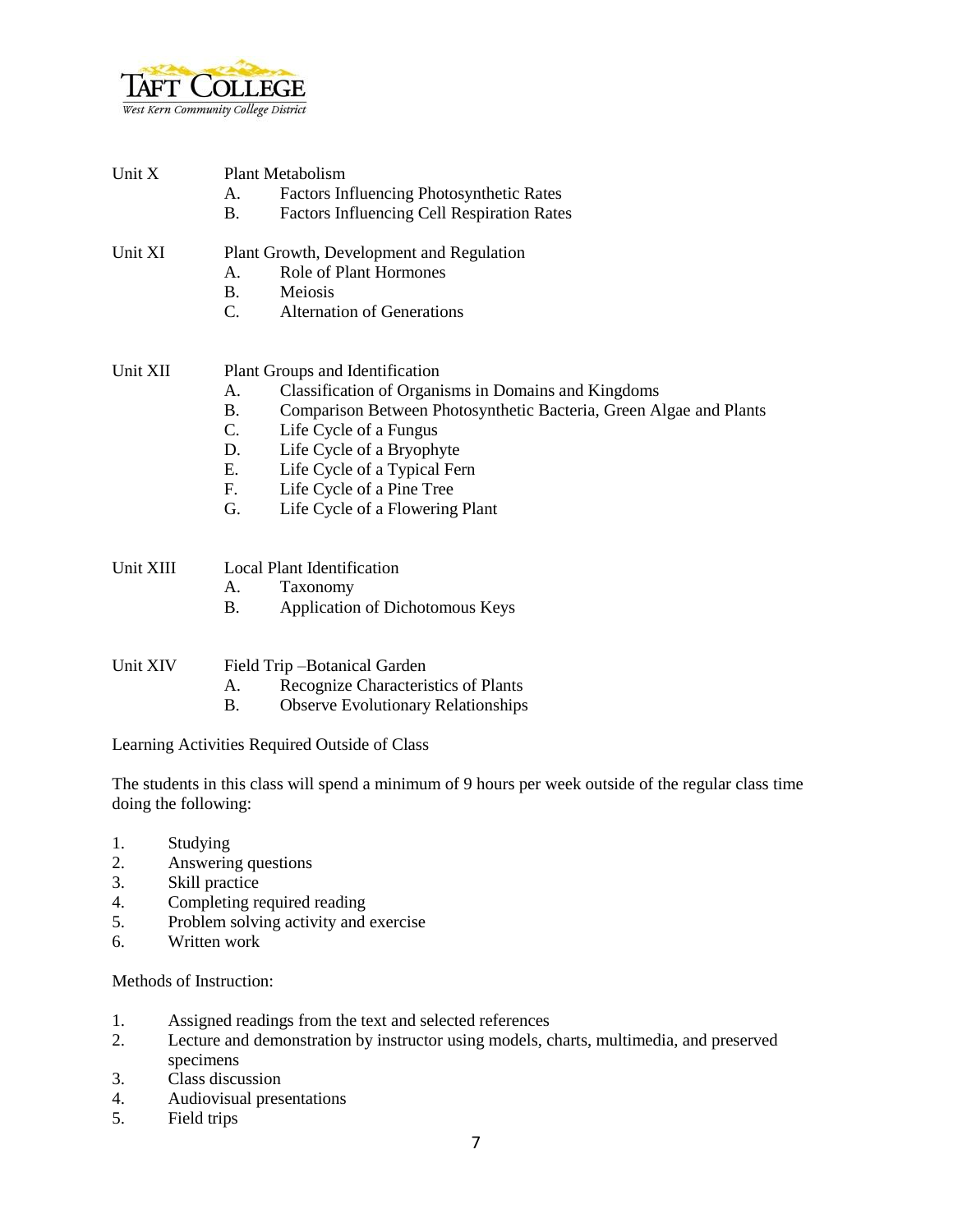

- 6. Hands-on laboratory techniques and critical analysis of results
- 7. Focus Questions

Methods of Evaluation:

- 1. Substantial writing assignments, including:
	- a. essay exam
	- b. digital photo essay and slideshow
- 2. Computational or non-computational problem-solving demonstrations, including:
	- a. exams
	- b. homework problems
- 3. Other examinations, including:
	- a. multiple choice
	- b. matching items
	- c. true/false items
	- d. fill in
	- e. essay
	- f. demonstration of laboratory techniques
	- g. identification of laboratory specimens
- 4. Plant collection project

Laboratory Category: Extensive Laboratory

Pre delivery criteria: All of the following criteria are met by this lab:

- 1. Curriculum development for each lab
- 2. Published schedule of individual laboratory activities
- 3. Published laboratory activity objectives
- 4. Published methods of evaluation
- 5. Supervision of equipment maintenance, laboratory setup, and acquisition of lab materials and supplies

During laboratory activity of the laboratory: All of the following criteria are met by this lab:

- 1. Instructor is physically present in lab when students are performing lab activities.
- 2. Instructor is responsible for active facilitation of laboratory learning.
- 3. Instructor is responsible for active delivery of curriculum.
- 4. Instructor is required for safety and mentoring of lab activities.
- 5. Instructor is responsible for presentation of significant evaluation.

Post laboratory activity of the laboratory: All of the following criteria are met by this lab:

- 1. Instructor is responsible for personal evaluation of significant student outcomes, (lab exercises, exams, practical's, notebooks, plant collections), that become a component for the student grade that cover the majority of lab exercises performed during the course.
- 2. Instructor is responsible for supervision of laboratory; clean up of equipment, and materials.

Supplemental Data: